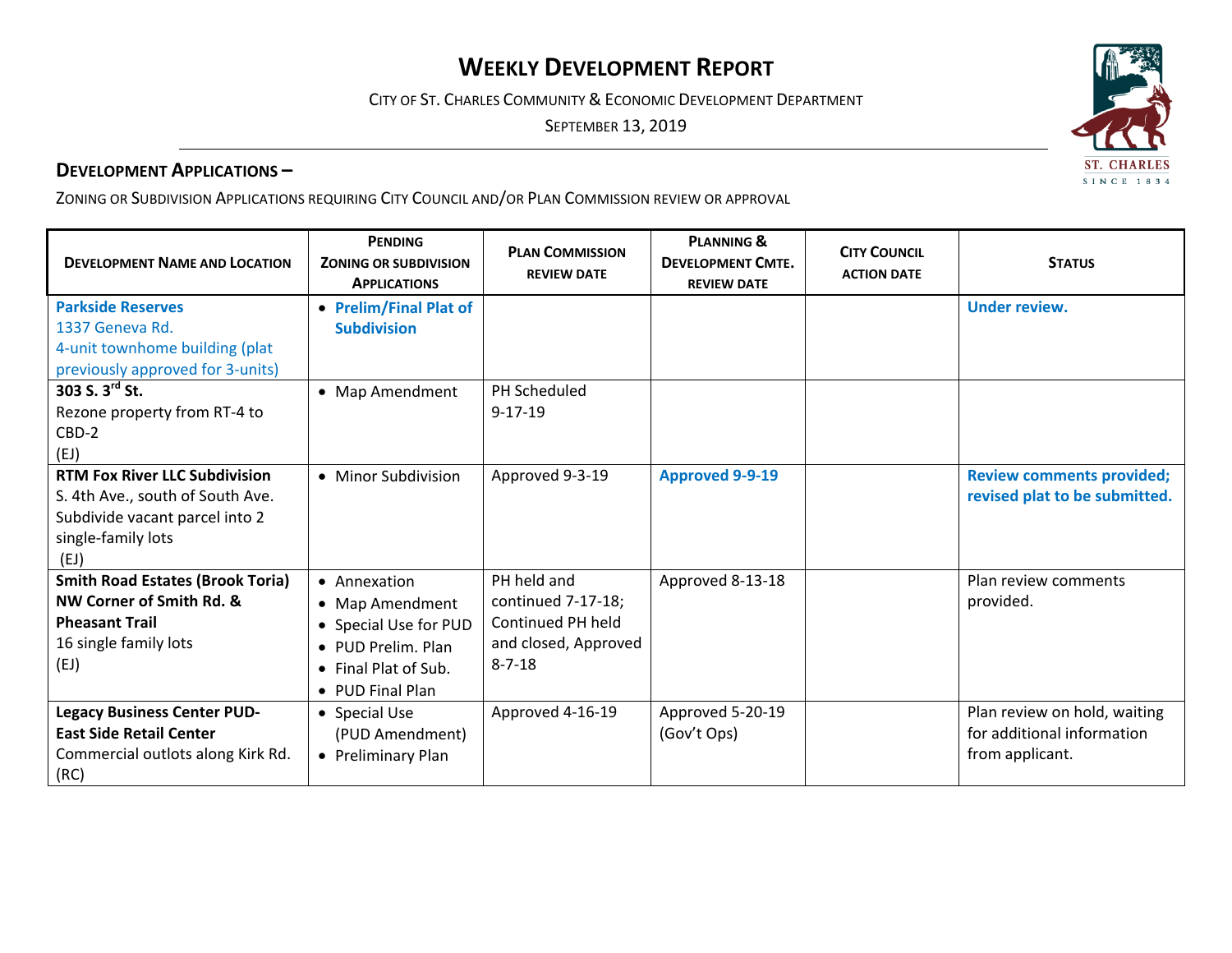#### **GENERAL AMENDMENT APPLICATIONS** ‐ TEXT AMENDMENTS TO THE ZONING ORDINANCE

| <b>APPLICATION</b>             | <b>APPLICATION FILED BY</b> | <b>PLAN COMMISSION</b><br><b>REVIEW DATE</b> | <b>PLANNING &amp;</b><br><b>DEVELOPMENT CMTE.</b><br><b>REVIEW DATE</b> | <b>CITY COUNCIL</b><br><b>ACTION DATE</b> | <b>STATUS</b> |
|--------------------------------|-----------------------------|----------------------------------------------|-------------------------------------------------------------------------|-------------------------------------------|---------------|
| Ch. 17.14, 17.20, 17.24, 17.30 | City Staff                  | PH Scheduled                                 |                                                                         |                                           |               |
| Recreational Cannabis uses     |                             | $9 - 17 - 19$                                |                                                                         |                                           |               |

### **FINAL PLATS OF SUBDIVISION** – PLATS SUBMITTED FOR CITY COUNCIL APPROVAL AND RECORDING

| <b>DEVELOPMENT NAME AND LOCATION</b>      | <b>PLAN COMMISSION</b><br><b>REVIEW DATE</b> | <b>PLANNING AND</b><br><b>DEVELOPMENT CMTE.</b><br><b>REVIEW DATE</b> | <b>CITY COUNCIL</b><br><b>APPROVAL DATE</b> | <b>FINAL PLAT</b><br><b>RECORDING</b><br><b>DEADLINE</b> | <b>STATUS</b>                  |
|-------------------------------------------|----------------------------------------------|-----------------------------------------------------------------------|---------------------------------------------|----------------------------------------------------------|--------------------------------|
| <b>Cityview</b>                           | N/A                                          | Approved 6-11-18                                                      | Approved 9-17-18                            | $9 - 17 - 20$                                            | Final Plat to be submitted for |
| 895 Geneva Rd.                            |                                              |                                                                       |                                             |                                                          | signatures.                    |
| 4-lot single-family subdivision           |                                              |                                                                       |                                             |                                                          |                                |
| <b>Crystal Lofts Townhomes</b>            | Approved 9-4-18                              | Approved 9-17-18                                                      | Approved 11-5-18                            | $11 - 5 - 20$                                            | Mylar submitted for City       |
| 214 S. 13 <sup>th</sup> Ave.              |                                              |                                                                       |                                             |                                                          | signatures. Waiting for        |
| Subdivision of Phase 1                    |                                              |                                                                       |                                             |                                                          | financial guarantee.           |
| <b>Baker Field / Fifth St Subdivision</b> | Approved 7-2-19                              | Approved 7-8-19                                                       | Approved 7-15-19                            | $7 - 15 - 21$                                            | Mylar submitted for City       |
| 900 S. $5^{th}$ St.                       |                                              |                                                                       |                                             |                                                          | signatures.                    |
| 3-lot single-family subdivision           |                                              |                                                                       |                                             |                                                          |                                |